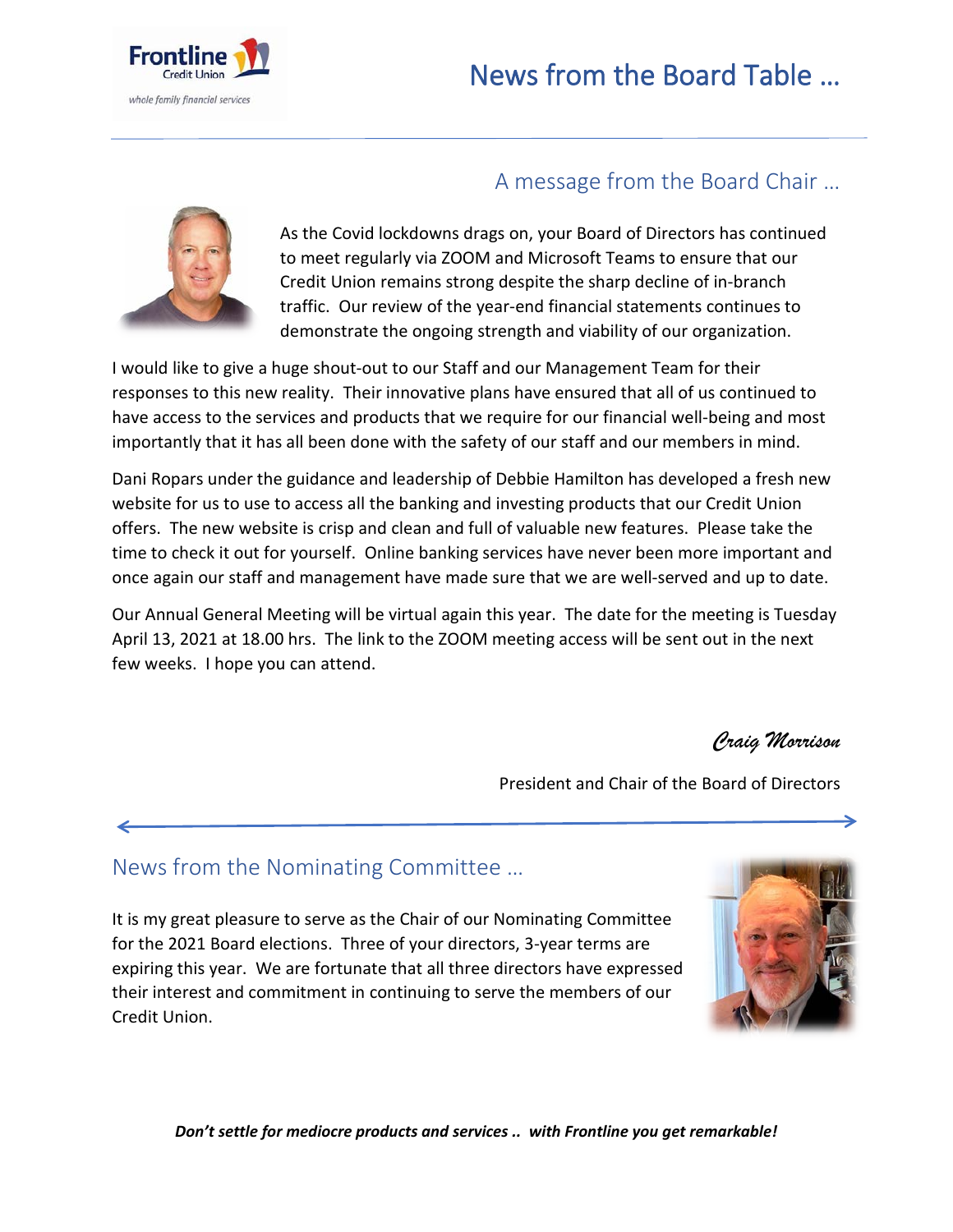



This does not in any way preclude other interested Credit Union members in good standing, from putting their names and their resume's forward to offer to serve on our Board. The call for nominations is posted on the website along with the steps to follow to be considered for this post.

Another option that you might consider is applying to the Board as an Associate Director. Although Associate Directors do not have a vote at the Board table, they do have access to training and an in-depth glimpse into the inner workings of the Credit Union and the role and responsibilities of our Board of Directors.

## *Roger Geoffrion*

Chair of the Nominating Committee

### News from the Audit Committee …

I hope everyone is staying healthy and safe during this long-lasting pandemic and I know we are all hoping the vaccination process goes smoothly and timely.

In June of 2020, the Credit Union regulator, Financial Services Regulatory

Authority of Ontario (FSRA) was in to do their examination of our records, policies, and procedures. This examination is performed every two to three years. We received the highest overall rating of adequate. Our team has been busy responding to the findings and recommendations to improve our internal controls, policies, and procedures. Congratulations to all the staff for keeping our credit union in good standing with the provincial Regulator.

McCay Duff LLP has been busy with our 2020 yearend audit in preparation to present the Auditor's Report and financial statements at our Annual General Meeting, April 13, 2021. It has been another successful financial year.

We have extended our contract with Samson & Associates to perform our third-party internal audit services until November 2021.

We are extremely fortunate to have excellent working relationships with both our external and internal auditors. Our senior management team is always receptive to the recommendations

*Don't settle for mediocre products and services .. with Frontline you get remarkable!*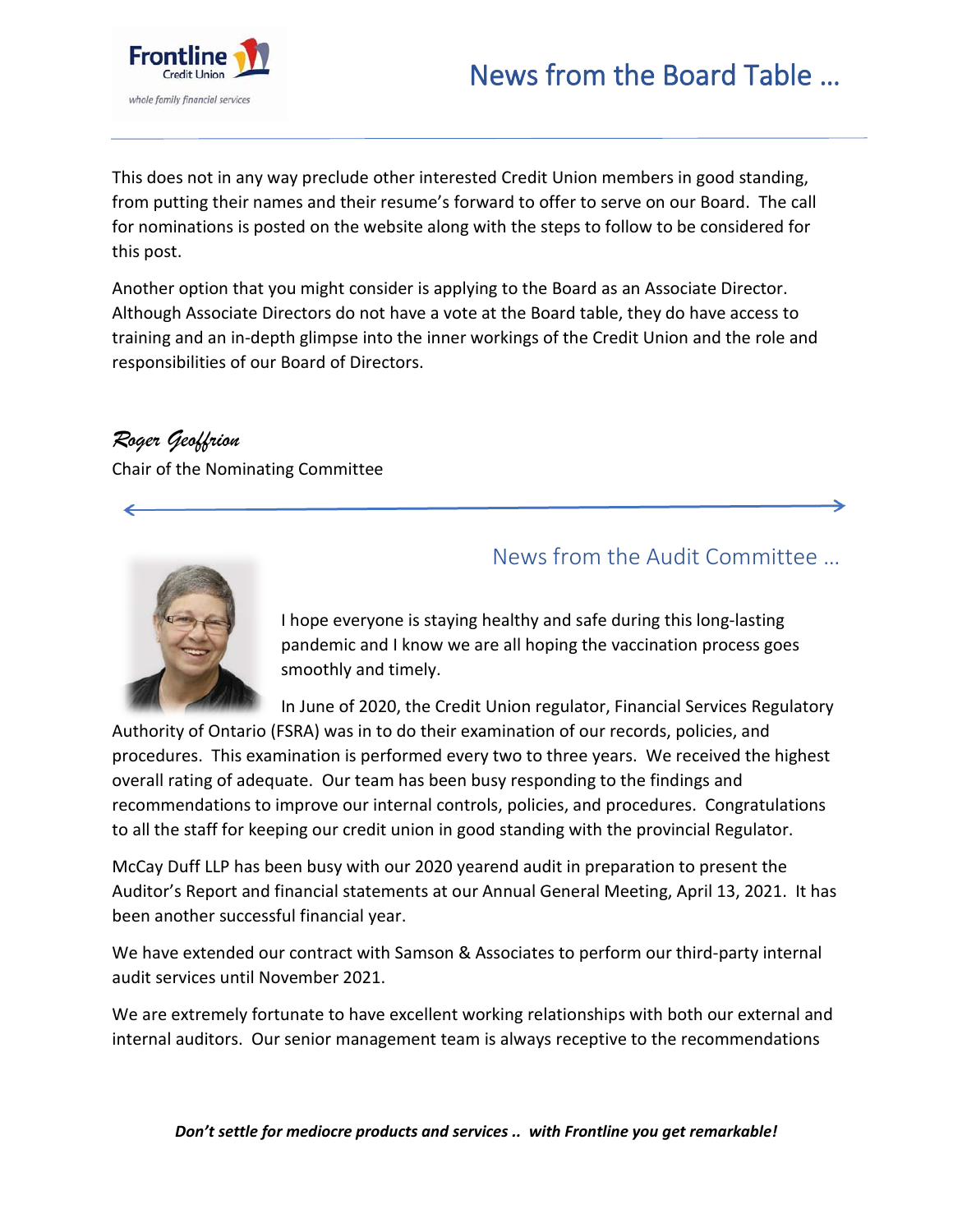



that the auditors make to strengthen the safeguarding of your deposits and investments, and loans to our members.

Senior Management continues to work with all our external consultants to monitor all our risk areas of a financial institution and reports to the Audit Committee and the Board on a regular basis.

Our credit union continues to be well respected within the credit union system and we strive to be one of the best in the system.

Even though we are a small credit union, we offer the same services that large credit unions and banks do, to ensure our members are treated as one in a million, not one of a million.

*Kathy Stewart*

Audit Committee Chair

### Meet your Board of Director's.

| Craig Morrison, President and Chair of the Board of Directors<br>retired Captain with Ottawa Fire Services,<br>Manager Ottawa Fire Fighters' Sick Benefit Fund.          |
|--------------------------------------------------------------------------------------------------------------------------------------------------------------------------|
| Peter Hunt, Vice-President and Vice-Chair of the Board of Directors<br>retired Captain with Ottawa Fire Services<br>Secretary, Retired Ottawa Fire Fighters' Association |
| Kathy Stewart, Audit Committee Chair<br>self-employed Accountant<br>Treasurer of the Ontario Director's Forum Co-operative                                               |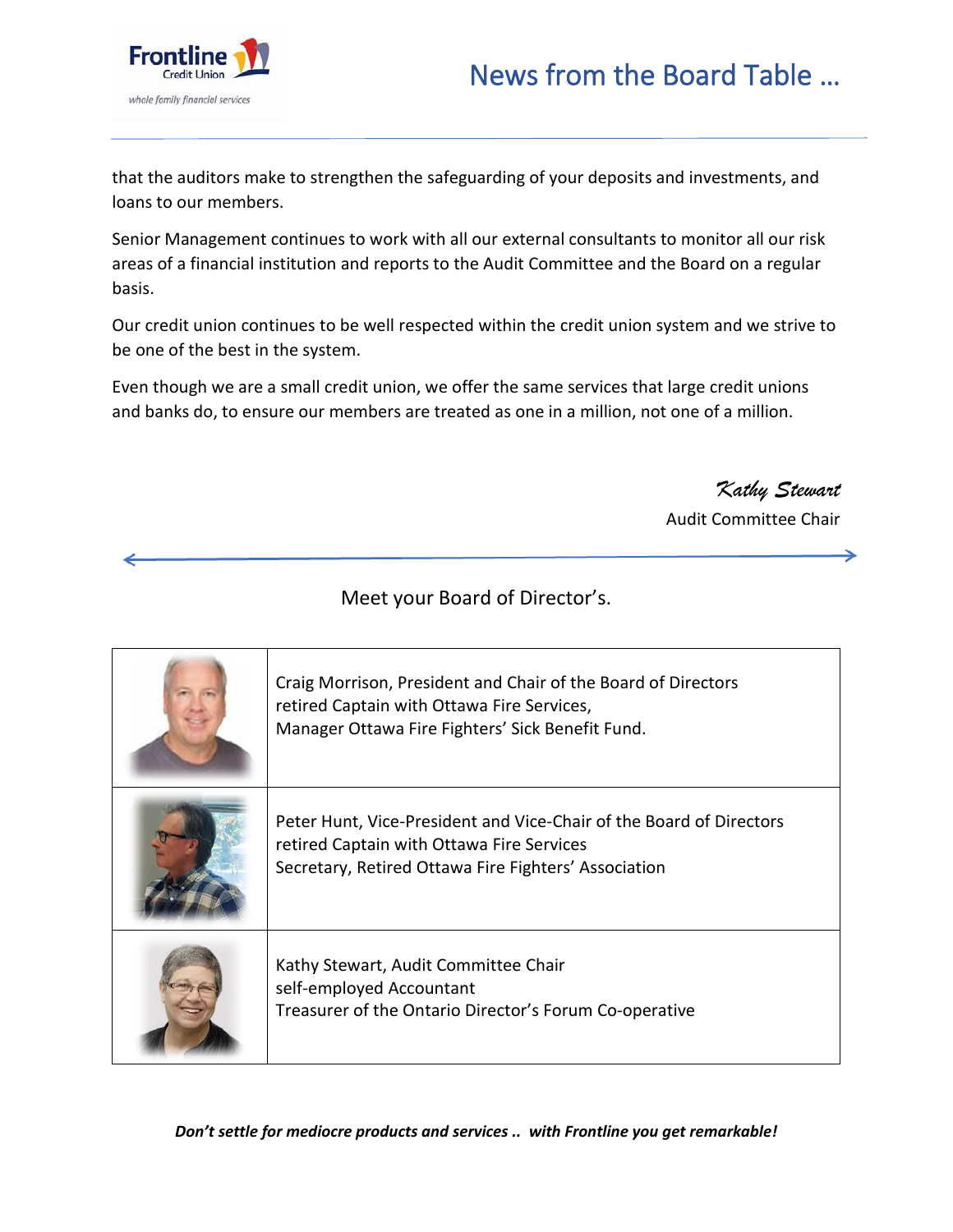

# News from the Board Table …

 $\overline{\mathbf{1}}$ 

| Neil Warren, Corporate Secretary<br>retired Platoon Chief with Ottawa Fire Services<br>President of the Retired Ottawa Fire Fighters' Association                                              |
|------------------------------------------------------------------------------------------------------------------------------------------------------------------------------------------------|
| Roger Geoffrion, Nominating Committee Chair<br>Regional Sales Manager with Canada Life                                                                                                         |
| Brendan White, Policy Review Committee Chair<br>First-class Firefighter with Ottawa Fire Services                                                                                              |
| Joey St. Jacques, Board Member<br>retired Manager with Hydro Ottawa<br>Currently self-employed Cyber Risk Specialist                                                                           |
| Steve Brabazon, Board Member<br>retired Safety Officer with Ottawa Fire Services<br>self-employed sport apparel business<br>Part-time instructor for the Algonquin College Firefighter Program |